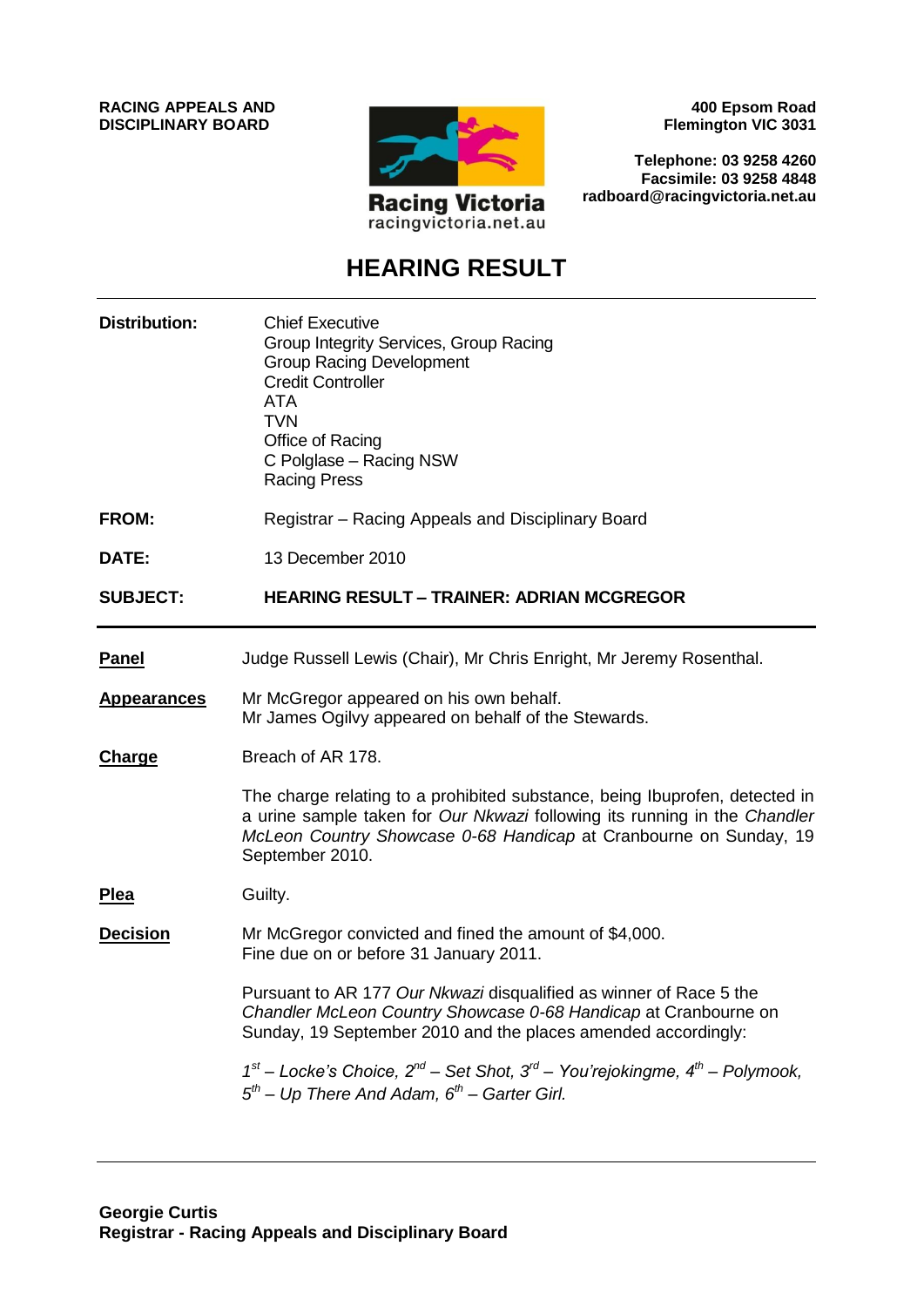# **TRANSCRIPT OF PROCEEDINGS**

### **RACING APPEALS AND DISCIPLINARY BOARD**

\_\_\_\_\_\_\_\_\_\_\_\_\_\_\_\_\_\_\_\_\_\_\_\_\_\_\_\_\_\_\_\_\_\_\_\_\_\_\_\_\_\_\_\_\_\_\_\_\_\_\_\_\_\_\_\_\_\_\_\_\_\_\_

**HIS HONOUR JUDGE R.P.L. LEWIS, Chairman MR C. ENRIGHT MR J. ROSENTHAL**

**EXTRACT OF PROCEEDINGS**

**DECISION**

## **TRAINER: ADRIAN McGREGOR**

### **MELBOURNE**

#### **MONDAY, 13 DECEMBER 2010**

MR J. OGILVY appeared on behalf of the RVL Stewards

MR A. McGREGOR appeared on his own behalf